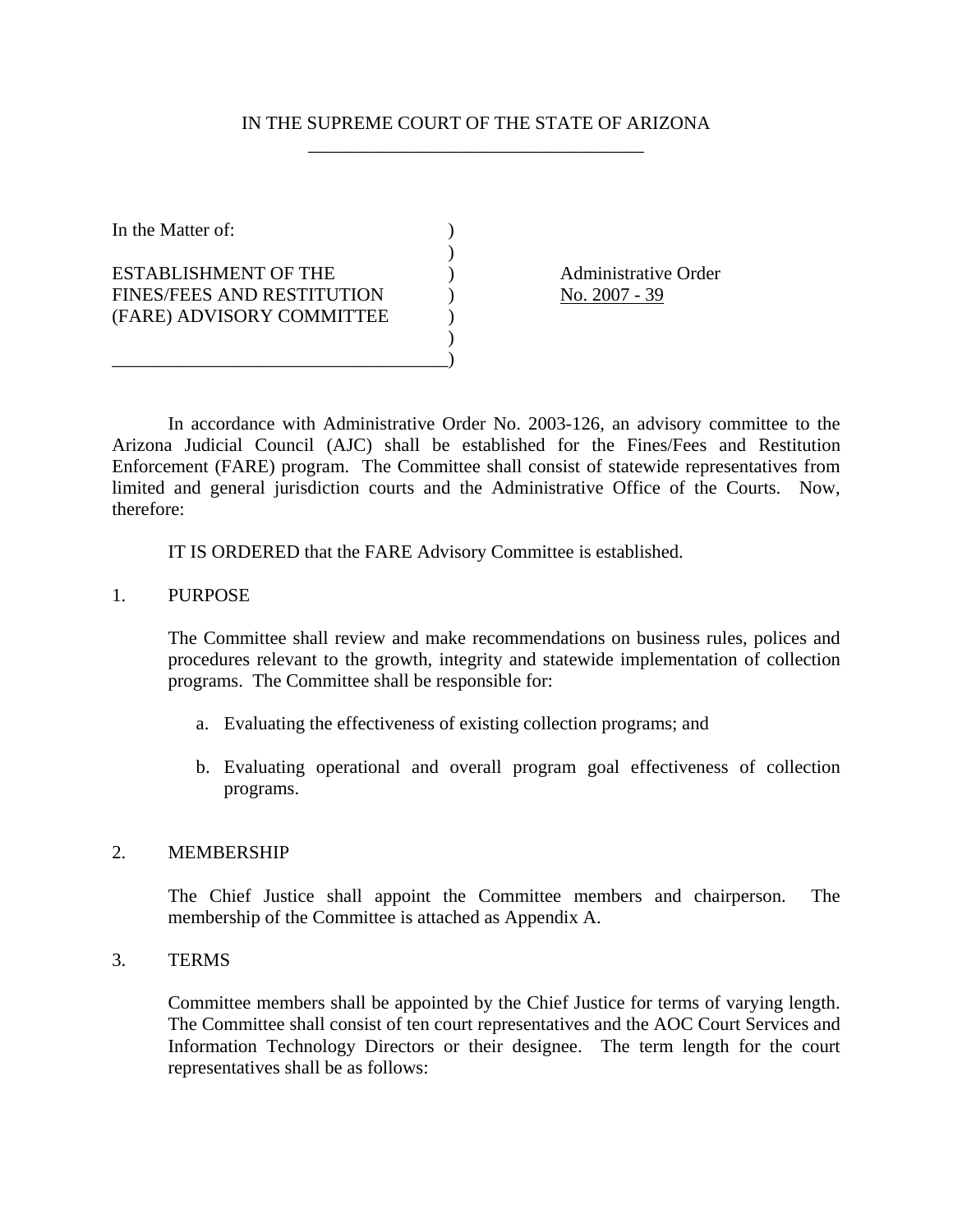- a. Five members to serve two years
- b. Five members to serve three years

Committee members may be re-appointed for successive terms.

4. MEETINGS

The Committee shall meet no less than two times per year. The Committee chairperson may call additional meetings if necessary.

5. STAFF

The Administrative Office of the Courts shall provide staff for the Committee.

Dated this 9th day of May, 2007.

RUTH V. MCGREGOR Chief Justice

\_\_\_\_\_\_\_\_\_\_\_\_\_\_\_\_\_\_\_\_\_\_\_\_\_\_\_\_\_\_\_\_\_\_\_\_\_\_\_